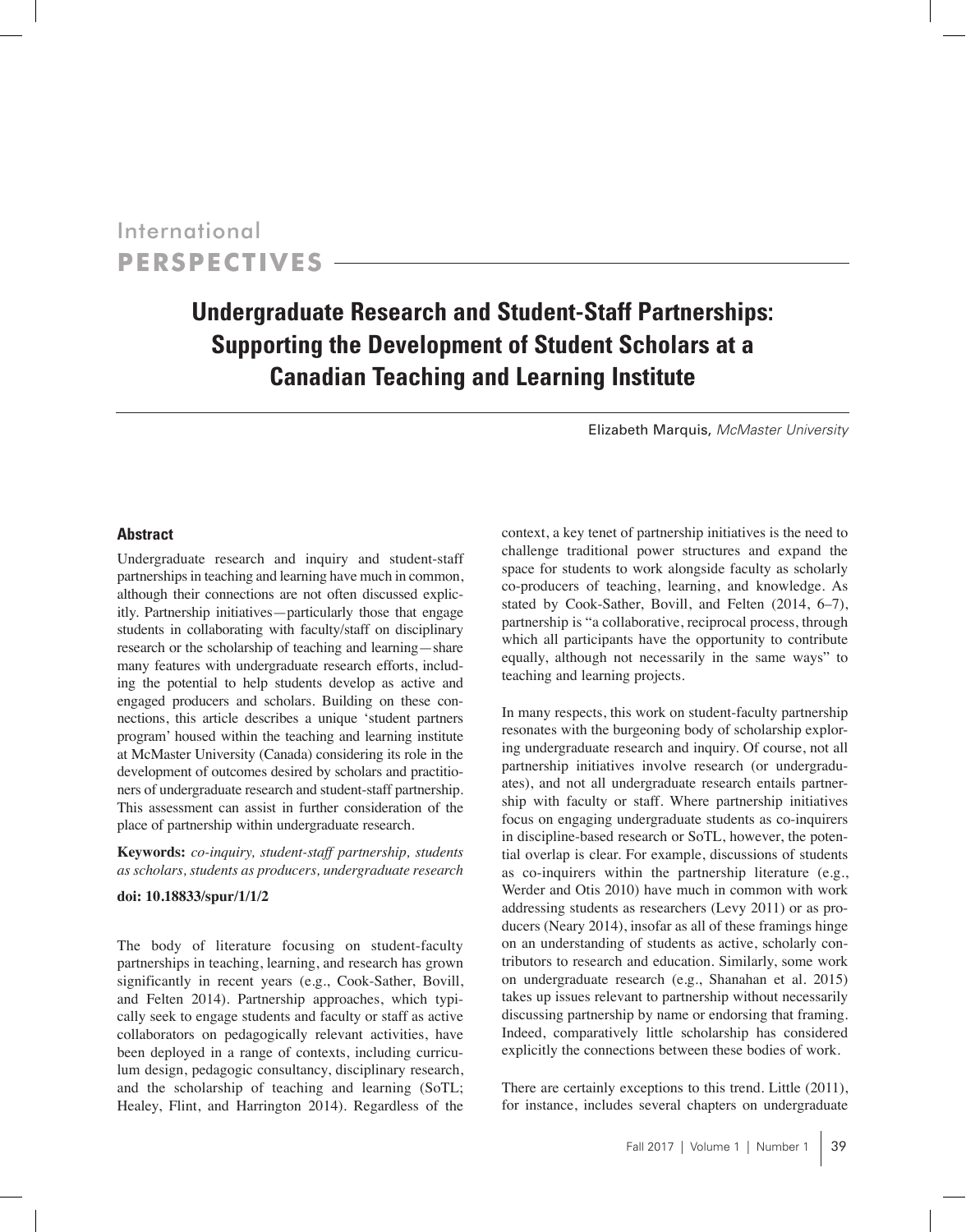research within an edited volume on student-staff partnership. Healey, Flint, and Harrington (2014) make these connections even more explicit, positioning "students as partners in subject-based research and inquiry" as one of four main categories of partnership and pointing to a range of examples of undergraduate research that connect with a partnership approach. Amongst other things, they consider where partnership might occur within established models of engaging students in research and inquiry, suggesting that it is more likely to be found, for example, in the "research-tutored" and "research-based" quadrants of Healey's well-known model (Healey and Jenkins 2009), or in the "student framed" modes of inquiry-based learning set out by Levy (2011). Such examples begin to make clear important points of contact between two congruent bodies of literature that have much to offer each other.

Taking this frequently overlooked congruence as its starting point, this article describes and assesses a novel "student partners program" at McMaster University in Canada, positioning this initiative as a means of fostering and supporting outcomes aligned with those desired by practitioners of undergraduate research and inquiry. Beyond noting the potential of such an initiative to promote traditional research skills, this article argues that development of the capacity to work in partnership is itself a significant scholarly outcome that considerations of undergraduate research might explore more actively. On one hand, the ability to collaborate meaningfully with a range of research partners is itself a useful skill, particularly given the increasing prominence of collaborative research and the commonality of group work across a range of life situations. At the same time, by emphasizing deep and active engagement in education as a process (rather than consumption of it as a reified product), student-faculty partnerships can contribute to destabilizing the dominant, neoliberal metaphor of students as consumers in higher education (McCulloch 2009). In this way, partnership can support the development of the active and engaged "student as producer" (Neary 2014) or "student as scholar" (Hodge et al. 2011; Curley and Schloenhardt 2014) identities often championed by advocates of research-based education. Indeed, as noted by Brew (2006, 32), the notion of student-staff partnership is central to the "inclusive scholarly knowledge-building communities" fundamental to bridging the teaching-research divide.

### **The McMaster Context**

McMaster University is a mid-size, medical-doctoral institution in Hamilton, Ontario. It currently enrolls approximately 22,000 undergraduates and 3,500 graduate students in programs that sit within and/or draw from six major faculties (business, engineering, health sciences, humanities, science, and social sciences). As a research-intensive institution that simultaneously seeks to prioritize the student experience, the university has a relatively long history of fostering and supporting research-based learning, including a well-established award program for undergraduate student research (Vajoczki 2010), and the deployment of inquiry approaches in several—although by no means all—courses and programs (Cuneo et al. 2012; Justice et al. 2009). In a recent strategic visioning process, the university reaffirmed its commitment to such approaches, defining itself as a "research focused student centred" institution and thereby positioning the fusion of research and teaching as central to McMaster's institutional identity (Forward with Integrity Advisory Group 2012).

The MacPherson Institute—the university's central teaching and learning unit—aims to contribute to the realization of this vision in several ways. Continuing the former teaching and learning center's support for inquiry-based learning (Cuneo et al. 2012), a campus-wide research working group on undergraduate research and inquiry was recently established, and this topic was positioned as a priority area for research conducted and supported by the institute. Mick Healey was also appointed as a distinguished scholar affiliated with the unit in 2015, with the mandate of supporting initiatives connected to research-based learning and student partnerships and mentoring junior scholars in these areas. Finally, a novel student partners program was designed to provide students with opportunities to partner with faculty and staff on teaching and learning research (and other pedagogical initiatives) outside the formal curriculum. This article focuses on the latter initiative.

### **The Student Partners Program**

The Student Partners Program (SPP) was developed collaboratively by the MacPherson Institute and the undergraduate Arts & Science program—a program that itself has a long history of interdisciplinary, inquiry-based learning (Jenkins, Ferrier, and Ross 2004). At its core, the SPP aims to foster the development of meaningful student-faculty/staff partnerships that contribute to the enhancement of teaching and learning at McMaster while providing opportunities for personal and professional development for all individuals involved. Three times a year, MacPherson staff (often working collaboratively with faculty, staff, and/or students from other departments on campus) are invited to submit projects to be considered for inclusion in the SPP. The projects must focus on teaching and learning in some way and typically involve co-design of courses or curricula, or (most commonly) coinquiry on scholarship of teaching and learning projects. Research projects included in the program to date have drawn from a wide range of disciplinary paradigms and methodological approaches. In 2015–2016, for example, program research ranged from a mixed-methods study of the impact of collaborative testing on student performance in undergraduate physics courses and a qualitative investigation of instructors' experiences of pedagogical innovation to a project involving critical close reading of the representations of higher education in popular film.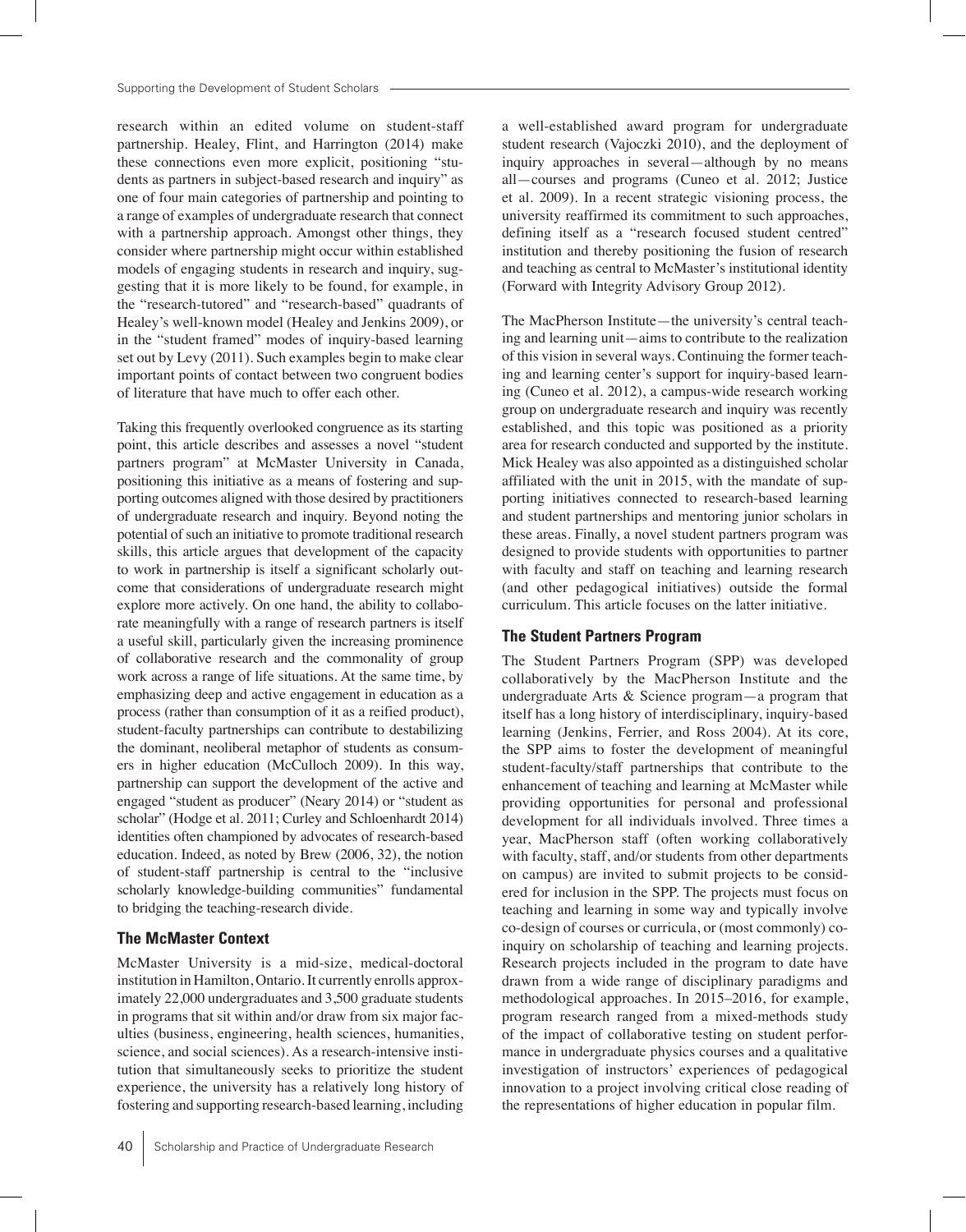A committee consisting of students and staff reviews all project proposals to ensure they align with program goals and provide meaningful opportunities for collaboration and student contributions to the intellectual direction of the work. Accepted projects are then circulated in a call for applications, and students are invited to select work of interest to them and write an application statement that explains their attraction to the project and goals for its development. In this way, they are encouraged to articulate directions and raise ideas that might shape future stages of the project at the outset of the application process.

Ultimately, selected students are hired to work at MacPherson (in paid positions) for up to 10 hours a week during one or more academic terms, becoming full members of institute project teams. Throughout this time, they work collaboratively with their faculty/staff partners to determine the specific nature of their contributions and the ways in which the team will work together. Regardless of the type of project involved, the aim is to develop working relationships that align with the definition of partnership by Cook-Sather and colleagues (2014); students and staff should have opportunities to contribute substantively and to develop a sense of shared ownership for the work. Students working on SoTL research, for example, often become heavily involved in project design, data collection and analysis, and/or dissemination of findings, with several coauthoring conference presentations or publications connected to their work. Partners are encouraged to meet frequently (particularly early in the project) to get to know one another and establish trust; and to have frank conversations up front about expectations, timelines, and individual and collective goals.

In winter 2014, the program was piloted with 13 undergraduate students representing years 1 to 4 of the Arts & Science program. Subsequently, responding to calls to make partnership opportunities as broadly available as possible (e.g., Felten et al. 2013), the program was expanded to include undergraduate and graduate students from across campus. Currently, approximately 50 students work as student partners during each academic term. Since the program's inception, more than 115 students have participated, many for multiple work terms. The vast majority of these students (more than 80 percent) are undergraduates who are mainly in their second, third, or fourth years of study. Thus far, most (more than 70 percent) have been women. Students from all faculties on campus have taken part, with the largest concentrations coming from the Faculty of Science and the Arts & Science program.

#### **Assessment of the Program**

Like work focusing on undergraduate research and inquiry, existing scholarship suggests the benefits of partnership approaches are manifold. Most germane to the present exploration, some research illustrates that

students involved in partnership work develop an increasing sense of responsibility for their education and come to view themselves as active collaborators and co-producers within an academic environment (e.g., Cook-Sather and Luz 2015). This work resonates with scholarship on the potential of "students as producers" initiatives to counter discourses of academic capitalism (Neary 2014) and with literature on the ability of inquiry-based learning to increase students' self-direction and sense of responsibility for their learning (Hodge et al. 2011).

At the same time, some authors have noted that the benefits of student-faculty partnership have often been assumed and promoted uncritically, whereas—in fact positive partnership outcomes are neither assured nor always easy to promote (Allin 2014). Navigating existing hierarchies and institutional structures to develop meaningful partnerships is often especially challenging, and both students and faculty may express resistance or experience uncertainty about how to proceed (Bovill et al. 2016). The time required to build effective partnerships exacerbates these challenges, particularly since students are often involved in projects for comparatively short periods (Levy, Little, and Whelan 2011). Finally, Felten and colleagues (2013) and Bovill and colleagues (2016) note the need to consider carefully the relative inclusivity of student-faculty partnerships, pointing out that partnership opportunities are sometimes restricted to a small group of relatively privileged students and that the benefits of such approaches are thus diminished or restricted.

Such considerations provide the basis for the ongoing assessment of the student partners program and the extent to which it is able to meet its goals of developing meaningful partnerships and providing opportunities for personal and professional growth. On a surface level, the involvement of students in more than 70 projects through the Student Partners Program has provided those students with valuable opportunities to engage in research (and other teaching and learning initiatives) that draw from a range of epistemological and methodological approaches. Likewise, at least 45 of these students have coauthored publications and conference presentations with faculty and staff partners to date, with further submissions in development on a continuous basis. These are promising signs. Nevertheless, they reveal a limited amount about the effectiveness and benefits of the partnerships for the participants.

With this in mind, a group of students and staff collaborated during the program's pilot year to develop an exploratory research project investigating participant experiences (Marquis et al. 2016). Acknowledging the simultaneously troublesome and potentially transformative character of partnership work, this research followed Cook-Sather (2014) in positioning student-faculty/staff partnership as a threshold concept for teaching and learning—a centrally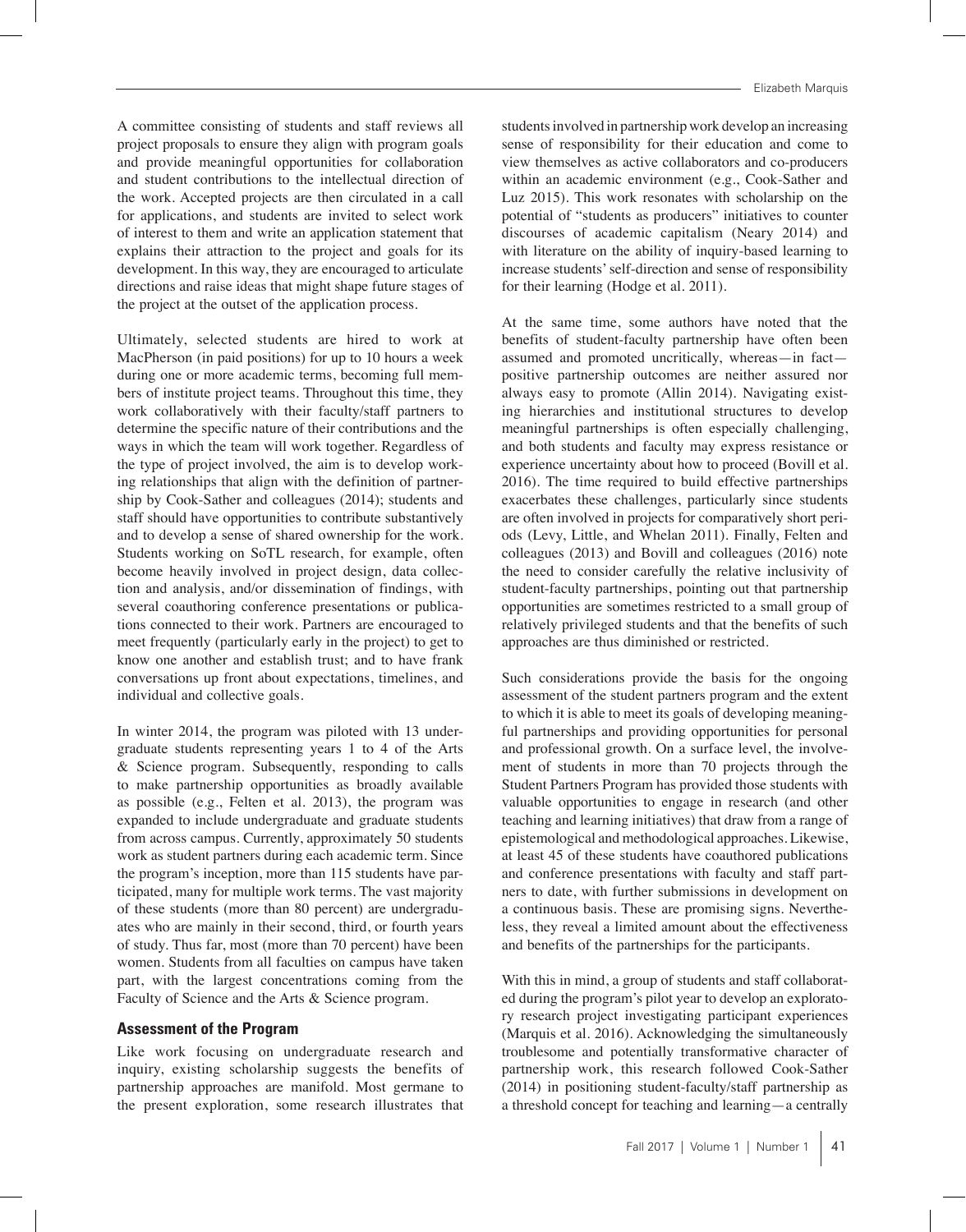important concept that is difficult to master but ultimately leads to substantial and durable shifts in understanding (Meyer and Land 2006). Although this threshold might look slightly different for students and faculty/staff, it was argued that two essential features for both groups would be involved:

- • understanding teaching and learning as a collaborative endeavor for which faculty, staff, and students have shared responsibility and
- acting effectively on that understanding so as to realize partnership in practice.

The research team (four students and four staff) took an auto-ethnographic approach to assess the extent to which they crossed this threshold successfully during the first year of the Student Partners Program. A series of reflective prompts were co-developed on topics ranging from understandings of partnership to challenges and successes experienced working on the projects, and participants completed individual reflective responses to these sporadically over a two-month period. Subsequently a focus group involving seven of the eight team members was convened, during which the co-developed prompts were used to guide discussion. The qualitative data were then analyzed thematically, using constant comparison.

Significantly, many (but not all) participating students offered comments that were indicative of developing a new sense of themselves as active, collegial contributors to teaching and learning, although some suggested that this was not always a smooth or comfortable transition. Likewise, the data provided several examples of participants successfully realizing partnership goals in their work, as both students and faculty described moments of experiencing a sense of shared responsibility for their projects and offered examples of how the diversity of perspectives involved ultimately enhanced the work being undertaken. Nevertheless, participants also noted a range of challenges they experienced in working toward those goals, citing discomforts and difficulties navigating traditional roles and expectations as well as time pressures that often tested the development of working relationships and prevented the partnerships from reaching full strength. (See Table 1 for a summary of the findings, and Marquis et al. 2016 for further details).

This range of findings suggested that the Student Partners Program can build participants' capacity to work in partnership but that strategies were needed to address the difficulties encountered by students and faculty/staff. A group of staff and students subsequently developed a guidebook for participants in the program, which presented a range of recommendations based on the authors' experiences and readings of the literature—including the previously mentioned points about frequent meetings and candid discussions of expectations. Follow-up case

#### **TABLE 1. Summary of Key Themes Resulting from Pilot Research**

| Issues connected to enacting         | Shifts in understanding for  |
|--------------------------------------|------------------------------|
| partnership                          | those involved               |
| Challenges navigating                | New perspectives on          |
| traditional roles                    | one's role                   |
| Difficulty balancing guidance        | New perspectives on teaching |
| and self-direction                   | and learning                 |
| Time pressures and constraints       |                              |
| Students playing meaningful<br>roles |                              |
| Enhanced work                        |                              |

*Source:* Marquis et al. 2016

studies developed by students and staff participating in subsequent iterations of the program (Marquis et al. forthcoming) suggest these increasing refinements (along with the growing experience of staff and students) have proven beneficial, although further research exploring these developments is merited.

One additional issue that bears consideration is the question of inclusion and diversity raised by Felten and colleagues (2013) and Bovill and colleagues (2016). As a paid opportunity outside the curriculum, the Student Partners Program will always have the problem of needing to select participants and thus can never be fully inclusive. In this way, it shares features of extracurricular undergraduate research opportunities that are only available to a select group (Healey and Jenkins 2009). Nevertheless, the comparatively large number of students accepted by the program each year mitigates this issue to some degree, providing an expanding body of students with a more thorough partnership experience than they might otherwise encounter within a course or program. Furthermore, drawing from recommendations made by Bovill and colleagues (2016), the call for student participants is being refined with an eye toward including participants with a wide range of experiences and perspectives, such as members of equity-seeking groups and those traditionally marginalized in higher education. Although such efforts are only a first step in a larger process, they should assist in enhancing the inclusivity of the program.

#### **Implications and Conclusions**

Considerations of research-based learning often emphasize how such pedagogical approaches can help students develop as active scholars and knowledge producers, rather than positioning them as passive recipients of information. Strategies and initiatives that emphasize the development of student-faculty partnerships, exemplified here by McMaster's Student Partners Program, can likewise contribute to such desirable outcomes—perhaps even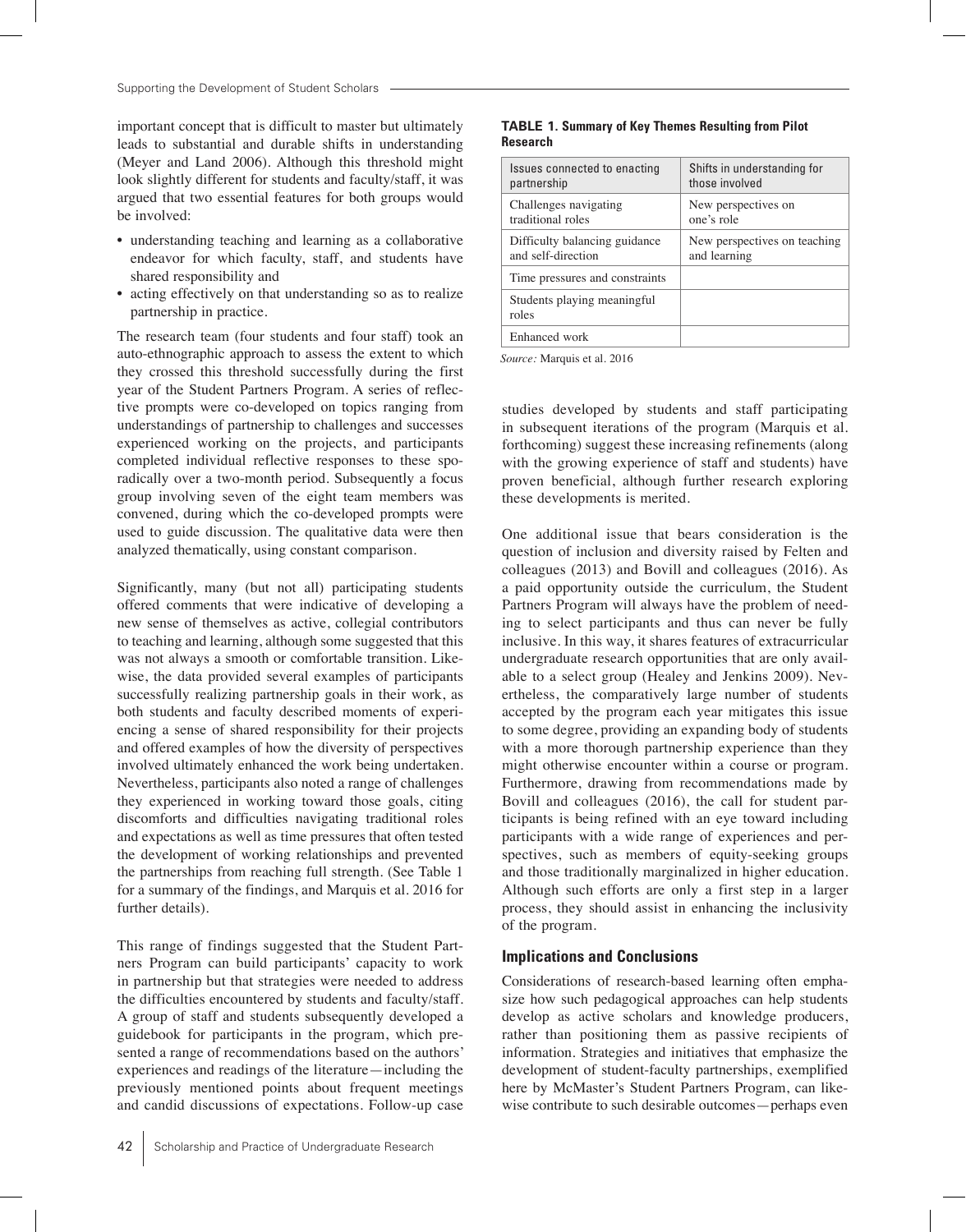more so by virtue of their explicit emphasis on partnership and collaboration. Although the McMaster program is certainly not the only model for developing partnership, the experiences at this institution highlight a number of factors that might be of interest to others considering such work, including the benefits and challenges of a paid, extracurricular program supported by a central unit, the value of engaging in reflection and research as the program develops, and the significance of collaboratively developing and documenting refinements in materials like the coauthored guidebook previously mentioned (available at https:// mi.mcmaster.ca/student-partners-program/). Perhaps most important, ongoing evaluation suggests an approach like the Student Partners Program can develop student and staff capacity to work in meaningful, collaborative relationships that encourage a sense of shared responsibility, ownership, and intellectual contribution. Likewise, the challenges experienced by partners in moving toward these outcomes illuminate the potential difficulties in meaningfully destabilizing the "student as consumer" model.

With these factors in mind, more explicit consideration of the potential place of partnership within undergraduate research and inquiry might prove valuable for researchers interested in advancing the notion of "students as scholars." Existing hierarchies and role expectations, so commonly discussed in the partnership literature, could be considered more thoroughly in undergraduate research and inquiry, as could the experiences of and benefits for faculty engaged in such work.

#### **References**

Allin, Linda. 2014. "Collaboration between Staff and Students in the Scholarship of Teaching and Learning: The Potential and the Problems." *Teaching & Learning Inquiry* 2(1): 95–102. doi: 10.2979/teachlearninqu.2.1.95

Bovill, Catherine, Alison Cook-Sather, Peter Felten, Luke Millard, and Niamh Moore-Cherry. 2016. "Addressing Potential Challenges in Co-creating Learning and Teaching: Overcoming Resistance, Navigating Institutional Norms and Ensuring Inclusivity in Student-Staff Partnerships." *Higher Education* 71: 195–208. doi: 10.1007/s10734-015-9896-4

Brew, Angela. 2006. *Research and Teaching: Beyond the Divide*. Houndsmills, UK: Palgrave.

Cook-Sather, Alison. 2014. "Student-Faculty Partnership in Explorations of Pedagogical Practice: A Threshold Concept in Academic Development." *International Journal for Academic Development* 19: 186–198. doi: 10.1080/1360144x.2013.805694

Cook-Sather, Alison, and Alia Luz. 2015. "Greater Engagement in and Responsibility for Learning: What Happens When Students Cross the Threshold of Student-Faculty Partnership." *Higher Education Research & Development* 34: 1097–1109. doi: 10.1080/07294360.2014.911263

Cook-Sather, Alison, Catherine Bovill, and Peter Felten. 2014. *Engaging Students as Partners in Learning and Teaching: A Guide for Faculty*. San Francisco: Jossey-Bass.

Cuneo, Carl, Del Harnish, Dale Roy, and Susan Vajoczki. 2012. "Lessons Learned: The McMaster Inquiry Story from Innovation to Institutionalization." *New Directions for Teaching and Learning* 129: 93–104. doi: 10.1002/tl.20010

Curley, Melissa, and Andreas Schloenhardt. 2014. "Undergraduate Research and Human Rights: An Australian Case Study on Human Trafficking and Migrant Smuggling." *CUR Quarterly* 34(3): 24–29.

Felten, Peter, Julianne Bagg, Michael Bumbry, Jennifer Hill, Karen Hornsby, Maria Pratt, and Saranne Weller. 2013. "A Call for Expanding Inclusive Student Engagement in SoTL." *Teaching and Learning Inquiry* 1(2): 63–74. doi: 10.20343/teachlearninqu.1.2.63

Forward with Integrity Advisory Group. 2012. "Forward with Integrity: The Emerging Landscape." Accessed January 24, 2017. http://president.mcmaster.ca/reports/fwi/

Healey, Mick, Abbi Flint, and Kathy Harrington. 2014. *Engagement through Partnership: Students as Partners in Learning and Teaching in Higher Education*. York, UK: Higher Education Academy. https://www.heacademy.ac.uk/engagement-throughpartnership-students-partners-learning-and-teaching-higher-education. doi: 10.1080/1360144x.2016.1124966

Healey, Mick, and Alan Jenkins. 2009. *Developing Undergraduate Research and Inquiry*. York, UK: Higher Education Academy. https://www.heacademy.ac.uk/resource/developingundergraduate-research-and-inquiry

Hodge, David C., Marjorie Nadler, Cecilia Shore, and Beverley Taylor. 2011. "Institutionalizing Large-Scale Curricular Change: The Top 25 Project at Miami University." *Change* 43(5): 28–35. doi: 10.1080/00091383.2011.599290

Jenkins, Herb, Barbara Ferrier, and Michael L. Ross (Eds.). 2004. *Combining Two Cultures: McMaster University's Arts and Science Program.* Lanham, MD: University Press of America.

Justice, Christopher, James Rice, Dale Roy, Bob Hudspith, and Herb Jenkins. 2009. "Inquiry-Based Learning in Higher Education: Administrators' Perspectives on Integrating Inquiry Pedagogy into the Curriculum." *Higher Education* 58: 841–855. doi: 10.1007/s10734-009-9228-7

Levy, Philippa. 2011. "Embedding Inquiry and Research into Mainstream Higher Education: A UK Perspective." *CUR Quarterly* 32(1): 36-42.

Levy, Philippa, Sabine Little, and Natalie Whelan. 2011. "Perspectives on Staff-Student Partnership in Learning, Research and Educational Enhancement." In *Staff-Student Partnerships in Higher Education*, ed. Sabine Little, 1–15. New York: Continuum.

Little, Sabine (Ed). 2011. *Staff-Student Partnerships in Higher Education*. New York: Continuum.

Marquis, Elizabeth, Varun Puri, Stephanie Wan, Arshad Ahmad, Lori Goff, Kris Knorr, Ianitza Vassileva, and Jason Woo. 2016. "Navigating the Threshold of Student-Staff Partnerships: A Case Study from an Ontario Teaching and Learning Institute." *International Journal for Academic Development* 21(4): 4–15. doi: 10.1080/1360144x.2015.1113538

Marquis, Elizabeth, Zeeshan Haqqee, Sabrina Kirby, Alexandra Liu, Robert Cockcroft, Lori Goff, and Kris Knorr. Forthcoming.